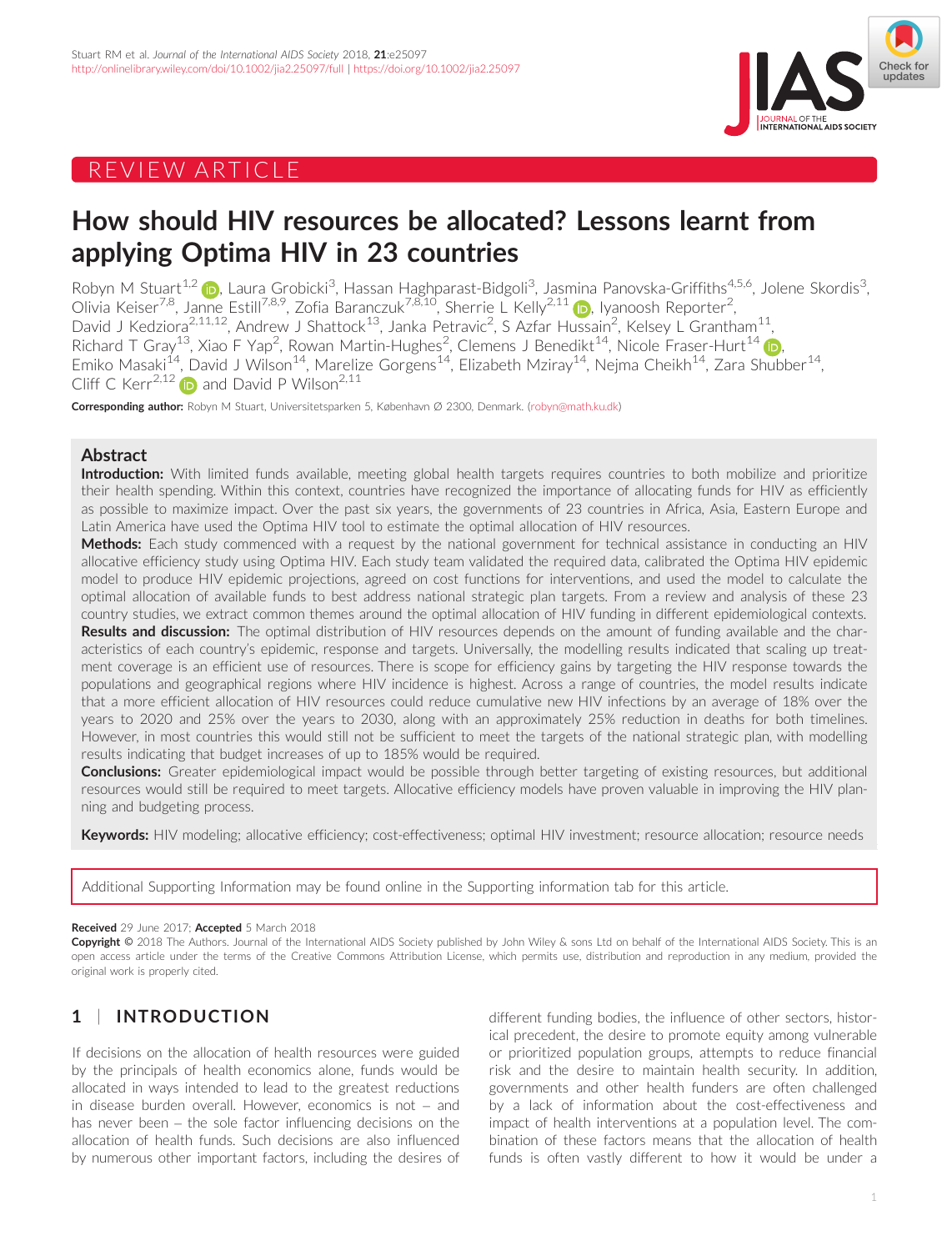purely population-level, evidence-based and health-outcomefocused framework [\[1](#page-10-0)].

As with any component of health budgeting, planning an HIV response can be an extremely time-consuming process. To aid with this process, several different tools have been developed and employed in different contexts, including the widely used GOALS resource estimation tool, the Asian Epidemic model and the Optima HIV tool [\[2](#page-10-0)]. All three tools are equipped with a resource requirements estimation feature intended to help with budgeting. However, a unique feature of the Optima HIV tool is its allocative efficiency optimization algorithm. Within health economics, a response is described as allocatively efficient if funds are allocated across different HIV interventions and delivery modalities in the way that leads to the best possible epidemic outcomes given any relevant constraints. This is particularly important in the current epidemiological [\[3](#page-10-0)] and funding [[4,5\]](#page-10-0) context. Since 2002, an estimated US\$80.3 billion in development assistance for HIV programmes has been disbursed in over 100 lower-income countries [\[6\]](#page-10-0). However, the trend in funding over the past seven years has been almost flat. Development assistance for HIV in 2015 totalled US\$7.5 billion, which represented a 13% decrease from 2014 levels (the first funding decrease in five years) and brought the total amount of funding back to 2008 levels [[6\]](#page-10-0). Thus, the question of how to get the most out of the available HIV funding is more essential now than ever before. It is now generally accepted that resource allocation decisions should be informed by, or grounded in, explicit criteria based on cost-effectiveness to maximize health benefits with the resources available [\[7-20\]](#page-10-0).

In this paper, we discuss and compare studies conducted over six years and across 23 countries in Africa, Asia, Eastern Europe and Latin America, each of which used Optima HIV to estimate the potential gains that could be achieved by reallocating resources in a more efficient way. We do not intend to provide a formal meta-analysis, but rather a broad qualitative comparison of the results that the modelling analyses found in each context. By synthesizing the results, we aim to identify common principles for the optimal allocation of HIV resources.

# 2 | METHODS

The 23 studies included in this review were conducted in Indonesia [\[21\]](#page-11-0) and Vietnam [\[22](#page-11-0)] from the East Asia and Pacific (EAP) region; Argentina [[23](#page-11-0)], Colombia [\[24\]](#page-11-0), Mexico [\[25](#page-11-0)], and Peru [\[26](#page-11-0)] from the Latin America and Caribbean (LAC) region; Armenia [[27](#page-11-0)], Belarus [[28\]](#page-11-0), Bulgaria [[29\]](#page-11-0), Georgia [[30\]](#page-11-0), Kazakhstan [[31](#page-11-0)], Kyrgyzstan [\[32\]](#page-11-0), Macedonia [\[33\]](#page-11-0), Moldova [[34\]](#page-11-0), Tajikistan [\[35](#page-11-0)], Ukraine [\[36\]](#page-11-0), and Uzbekistan [[37\]](#page-11-0) from the Eastern Europe and Central Asia (EECA) region; Zambia [\[38\]](#page-11-0) from the Sub-Saharan Africa (SSA) region; and Cote d'Ivoire [\[39](#page-11-0)], Niger [\[40\]](#page-11-0), Senegal [[41\]](#page-11-0), Sudan [[42\]](#page-11-0), and Togo [[43](#page-11-0)] from the West and Central Africa (WCA) region. Studies were conducted in partnership with institutions including the World Bank, the Global Fund to fight AIDS, Tuberculosis and Malaria (the Global Fund), the United States President's Emergency Plan for AIDS Relief (PEPFAR), the HIV Modelling Consortium, the Joint United Nations Programme on HIV/AIDS (UNAIDS) and the United Nations Development Programme (UNDP).

Although there was variation in the populations and programmes that were considered across the 23 studies, our focus is on the similarities that emerge from applying the same methodological framework for the analysis of the efficiency of the HIV response. Thus, the criteria for inclusion in this review were: (1) that the study was requested by the government of the country in question; (2) that the Optima HIV model was used to estimate the mathematically optimal distribution of national HIV resources given government-specified epidemiological targets; (3) that the analysis represented the entire country's epidemic; (4) that the government agreed for results to be released; and (5) that the study had not been replaced by a more recent study that was already being included. The first three criteria were applied in order to ensure comparability of results, the fourth was added because some of the studies were confidential and intended solely for internal ministry purposes, and the fifth was added to avoid redundancy. The 23 studies mentioned previously comprise the full quota of studies that met these criteria. The Optima HIV model was also used in other country studies, and in analyses at sub-national regions, but these additional studies did not meet the above criteria and thus were not included in this review (see Table S1 for a complete listing).

The Optima HIV tool was designed and developed by the Optima Consortium for Decision Science (the Optima Consortium) with technical inputs and guidance from the World Bank. The tool itself is based on a compartmental model of HIV transmission and disease progression, and is capable of producing estimates of epidemic trends, resource needs, and the impact and cost-effectiveness of HIV responses. Furthermore, it can estimate the allocation of resources across programmes that best addresses national HIV targets while considering various logistic, political and ethical constraints [[44](#page-11-0)].

Each study commenced with a request, made to a development agency by the national government, for technical assistance in conducting an HIV allocative efficiency study. In most cases, this request was made to the World Bank; in two cases (Tajikistan and Uzbekistan) it was made to the UNDP; and in six cases (Armenia, Belarus, Kazakhstan, Kyrgyzstan, Moldova and Ukraine), it was made to a group of funding agencies. The agreement to conduct a study using Optima HIV was then formalized on the basis of a scope of work document that outlined the key policy questions for the modelling analysis. An analytic team was then formed to carry out the work agreed upon, with team members typically including representatives from the government (e.g. from the ministry of health, the national team responsible for monitoring and evaluation, or the national AIDS commission), from partnering organizations (e.g. the World Bank, the Global Fund, UNDP, PEPFAR, UNAIDS) and from the Optima Consortium. The analytic team then proceeded to follow the steps outlined in Table [1.](#page-2-0) Reports with full details of data, context, methods, results, interpretation and discussion for all 23 countries are available either on the Optima Consortium website ([www.ocds.co\)](http://www.ocds.co) or the World Bank's Open Knowledge Repository, or can be made available upon request.

In this review, we analyze the findings across the 23 studies using a thematic analysis, stipulating that these themes must have been a conclusion of at least three studies before they could be included in this review.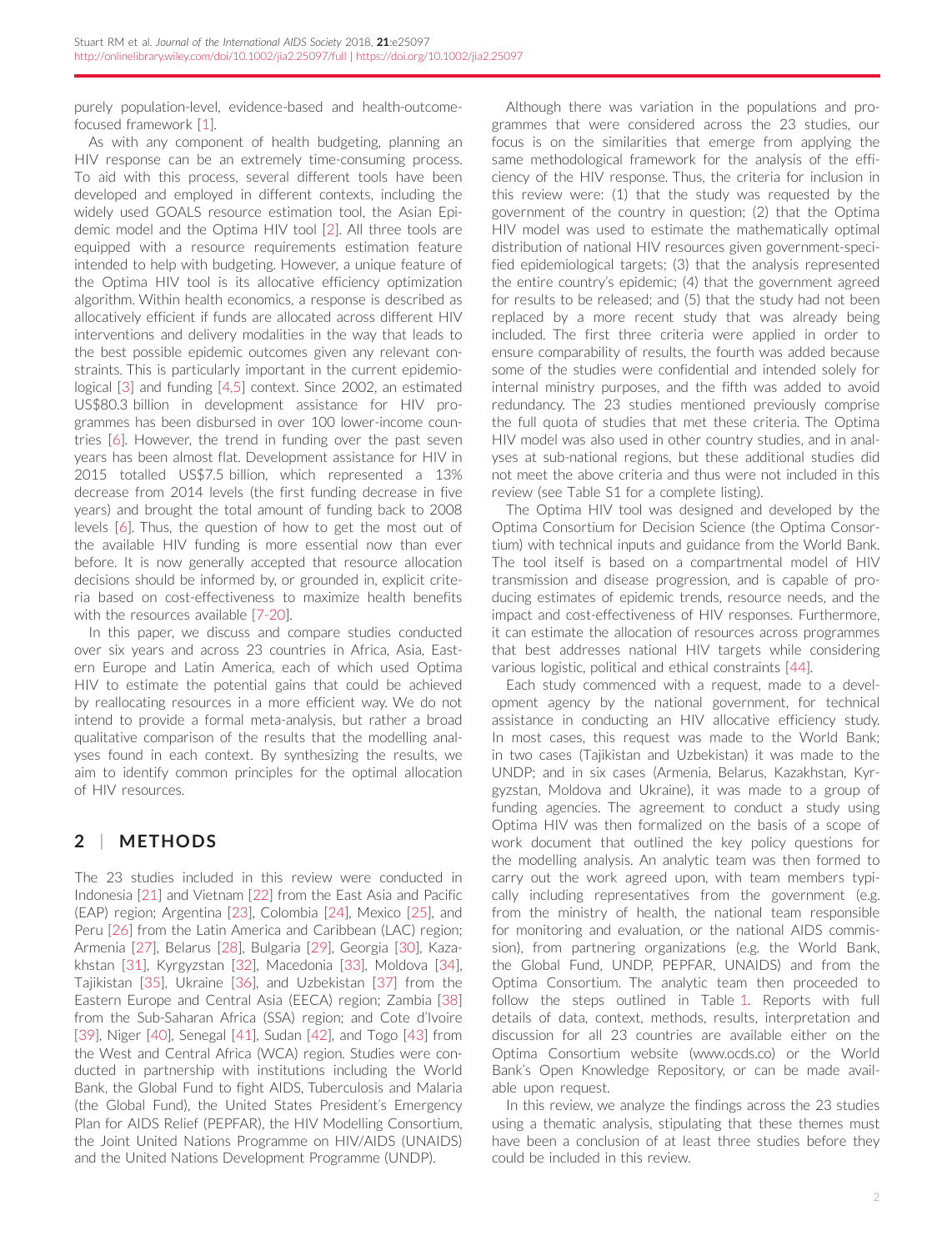| <b>Step</b>                                                                                                    | <b>Rationale</b>                                                                                                                                                                                                                                                                                                                                                                                                                  | <b>Processes followed</b>                                                                                                                                                                                                                                                             | Difficulties encountered and steps<br>taken to overcome them                                                                                                                                                                                                                                                                                                                                                                                                                                                                         |
|----------------------------------------------------------------------------------------------------------------|-----------------------------------------------------------------------------------------------------------------------------------------------------------------------------------------------------------------------------------------------------------------------------------------------------------------------------------------------------------------------------------------------------------------------------------|---------------------------------------------------------------------------------------------------------------------------------------------------------------------------------------------------------------------------------------------------------------------------------------|--------------------------------------------------------------------------------------------------------------------------------------------------------------------------------------------------------------------------------------------------------------------------------------------------------------------------------------------------------------------------------------------------------------------------------------------------------------------------------------------------------------------------------------|
| 1. Identify the<br>population groups<br>and HIV<br>programmes<br>suitable for<br>inclusion in the<br>analysis. | The burden of HIV varies<br>considerably within countries<br>according to factors such as<br>geography, behavioural tendencies,<br>age and sex. The population groups<br>included in an allocative efficiency<br>study should be selected to capture<br>this heterogeneity.                                                                                                                                                       | In all 23 studies, the entire national<br>population was stratified according<br>to age, sex and risk behaviour. In<br>addition, the population was further<br>stratified according to geographical<br>region in Moldova and Cote<br>d'Ivoire.                                        | The desire to capture the particulars of<br>the epidemic dynamics must be<br>weighed up against the practical<br>constraints around data availability.<br>Criteria were defined to guide the<br>decision on whether to include a<br>population: the population should (a)<br>be clearly defined, (b) play a<br>substantial role in the country's<br>epidemic, (c) currently or could be<br>targeted with HIV programmes, and (d)<br>have a minimum amount of data or<br>reliable estimates on population size<br>and HIV prevalence. |
| 2. Collect and<br>validate the data<br>required for the<br>analysis.                                           | A determination of how to optimally<br>target an HIV response must be<br>data-driven. Demographic,<br>behavioural and epidemiological<br>data for each population group<br>must be collected, as well as<br>programmatic data including unit<br>costs, expenditure and historical<br>levels of coverage (particularly<br>important for antiretroviral therapy<br>programmes) for each programme<br>and service delivery modality. | All available data were collected and<br>validated by the analytic teams.                                                                                                                                                                                                             | In several contexts, there were data gaps<br>in the epidemiological, behavioural and<br>programmatic data. Often, this step<br>and the first step were conducted<br>iteratively, with populations being first<br>considered for inclusion and then later<br>removed if insufficient data were<br>available.                                                                                                                                                                                                                          |
| 3. Calibrate the<br>model to available<br>data.                                                                | The calibration process involves<br>adjusting a subset of the model's<br>parameters in order to minimize<br>the mean absolute percentage<br>error between the model's<br>estimates and the observed data.<br>and then subjecting the projections<br>produced by the model to a<br>process of scrutiny and validation<br>by the district, province and<br>national health departments.                                             | Typically, the model was calibrated to<br>historical data on HIV prevalence,<br>the number of HIV diagnoses, and<br>the number of people receiving<br>antiretroviral therapy, as well as<br>(where requested) the outputs of<br>other models that the country had<br>previously used. | Attaining a realistic calibration relies on<br>having good data to input to the<br>model. When difficulties were<br>experienced with calibrations, this<br>would often indicate issues with the<br>underlying data. In this sense, the<br>process of model calibration is<br>conducted synchronously with the<br>process of data validation.                                                                                                                                                                                         |
| 4. Establish cost<br>functions.                                                                                | Cost functions define a relationship<br>between spending on an HIV<br>service and the expected coverage<br>and outcome of that service<br>amongst the target population.                                                                                                                                                                                                                                                          | Each analytic team agreed on realistic<br>assumptions on both the maximal<br>attainable coverage for each<br>programme/modality and the<br>behavioural outcome expected to<br>prevail under that maximal<br>coverage level.                                                           | Data to inform cost functions is difficult<br>to obtain. In most cases, the cost<br>functions were partially informed by<br>data and partially be expert opinion.                                                                                                                                                                                                                                                                                                                                                                    |
| 5. Calculate the<br>optimal allocation<br>of available funds.                                                  | The allocation of funds that would<br>deliver the outcome closest to<br>national strategic targets can be<br>calculated using Optima's<br>mathematical optimization<br>algorithm.                                                                                                                                                                                                                                                 | National strategic targets were<br>identified by the analytic teams,<br>usually in consultation with<br>ministries of health or other<br>responsible bodies.                                                                                                                          | In some cases, the initial optimization<br>produced a recommendation that the<br>country deemed politically or<br>programmatically infeasible. In such<br>cases, there was an option to rerun<br>the optimization with additional<br>constraints.                                                                                                                                                                                                                                                                                    |

# <span id="page-2-0"></span>Table 1. Steps in an allocative efficiency study, as followed for each of the countries considered in this review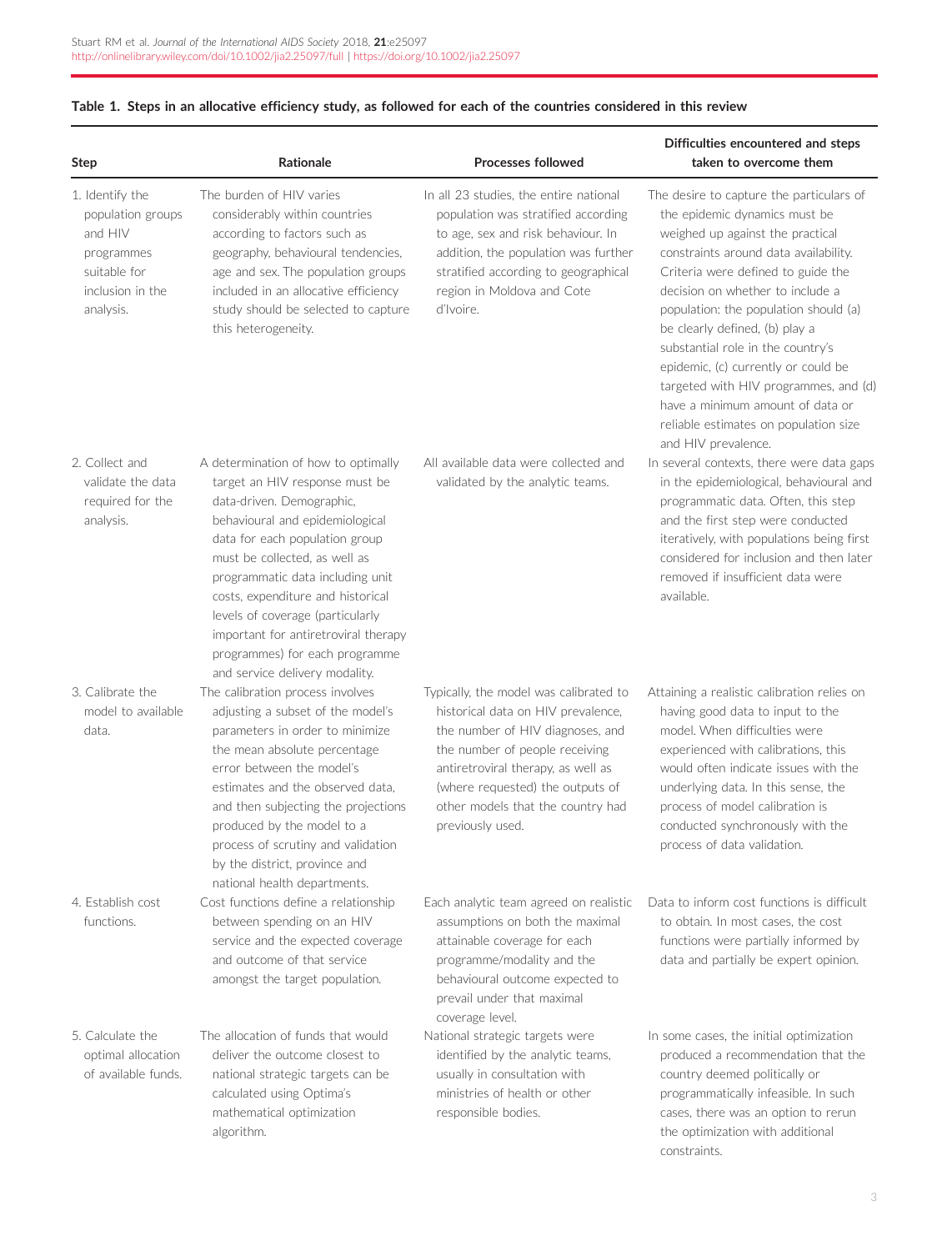| Table 1. (Continued) |  |
|----------------------|--|
|----------------------|--|

| Step                                 | Rationale                                                                                                                                                                                                                                                                                                                   | <b>Processes followed</b>                                                                                                                                                                                                                                | Difficulties encountered and steps<br>taken to overcome them                                                                                                                                     |
|--------------------------------------|-----------------------------------------------------------------------------------------------------------------------------------------------------------------------------------------------------------------------------------------------------------------------------------------------------------------------------|----------------------------------------------------------------------------------------------------------------------------------------------------------------------------------------------------------------------------------------------------------|--------------------------------------------------------------------------------------------------------------------------------------------------------------------------------------------------|
| 6. Produce epidemic<br>trajectories. | The future evolution of the HIV<br>epidemic depends on the future of<br>the HIV response. The previous<br>analytic steps defined the nature of<br>this dependency, and determined<br>the response that would lead to<br>the best epidemic outcomes. The<br>final step translates these<br>responses into epidemic outcomes. | We projected the future evolution of<br>the epidemic assuming that the<br>future HIV budget was allocated (i)<br>as per the last reported HIV<br>spending pattern and (ii) as per the<br>optimal allocation of funds<br>calculated in the previous step. | The future of HIV funding is uncertain.<br>To account for this uncertainty.<br>epidemic projections were produced<br>under a range of different assumptions<br>about future budget availability. |

Where possible, we supplement qualitative findings with quantitative metrics. In particular: (a) we calculate the average reduction in new infections and HIV-related deaths that was estimated to be possible via a reallocation of funds; (b) we calculate the average increase in treatment coverage that was recommended based on the model findings; and (c) we calculate correlation coefficients between the proportion of new HIV infections acquired by each population (as defined by age/risk/geographical location) and the share of the HIV prevention budget that the model recommended should optimally be targeted at these populations.

We note some limitations of the methods used in this review to synthesize the results of the studies. Given the differences in the inputs that were used for each study and the outputs that were generated, it is challenging to make rigorously quantitative comparative statements; thus, we have kept our comparative analysis general and it should not be considered as a formal meta-analysis. The 23 studies included here were conducted over a period of several years, and there were various changes to the underlying model, the types of data that were available, and the types of results that were generated during this time. The predictions provided in these studies are limited by the quality of the data and assumptions used to inform them. In numerous settings, there were large uncertainties and/or missing data for key input variables (such as key population sizes, prevalence levels, and/or time trends). Furthermore details of the particular limitations of each study are included in the relevant reports.

# 3 | RESULTS AND DISCUSSION

### 3.1 | Estimated epidemiological impact

Across all 23 studies, the modelling results produced by the Optima HIV tool indicated that by reallocating existing funds for HIV, it would be possible to reduce both new HIV infections and HIV-related deaths. The magnitude of the epidemiological reductions attainable would depend on multiple factors, including the timeframe of consideration, epidemic type and scale, the response profile and level of resourcing available. In 12 studies, the primary objective of analyses (aligned with national strategic plans) was to minimize new infections by 2020; in these studies, the modelling results indicated that an additional 18% (IQR 6% to 29%) reduction in new infections

would be attainable by optimally allocating resources (on top of the reductions due to continuing current HIV responses). In the eight studies where the time horizon for minimizing new infections was 2030, an average reduction in new infections of 25% (IQR 4% to 30%) was estimated to be possible through better allocation of resources. (The remaining three studies considered timelines to 2025 or 2010; see Table [2](#page-4-0).) Better targeting of resources was also able to further reduce estimated deaths: by 22% (IQR 9% to 28%) on average (across nine studies) by 2020, and by 29% (IQR 7% to 36%) on average (across eight studies) by 2030. Details are summarized in Table [2.](#page-4-0)

### 3.2 | Increased allocations to treatment

If no increases in the overall HIV budget are expected, the analyses recommended increasing the share of HIV budgets allocated to ART from 49% to 64% on average, which would in turn increase estimated average national ART coverage from 30% to 42% as a percentage of all PLHIV (Table [2\)](#page-4-0).

The model's recommendations to expand treatment had important but varied consequences for the role of HIV testing and counselling (HTC) programmes. In 14 countries, there was known to be a large pool of people who had already been diagnosed but were not on treatment. In these cases, the modelling results indicated that it would be better to increase funding to ART programmes first (including programmes linking and retaining people to care), and that testing programmes should not be scaled up until those already diagnosed had been initiated on ART. This was consistently the case, even when testing programmes were delivered via high-yield or low-cost service modalities.

#### 3.3 | Increased allocations to the populations with the highest incidence

There was a marked correlation between the share of new HIV infections acquired by each population and the share of the HIV prevention budget that the model recommended should be targeted to them. The correlation coefficient was particularly high (0.77) for programmes targeted at PWID (Figure [1](#page-8-0)a). The overall correlation coefficient was lower (0.43) in the case of programmes for FSW, but this was strongly influenced by the three countries from Western and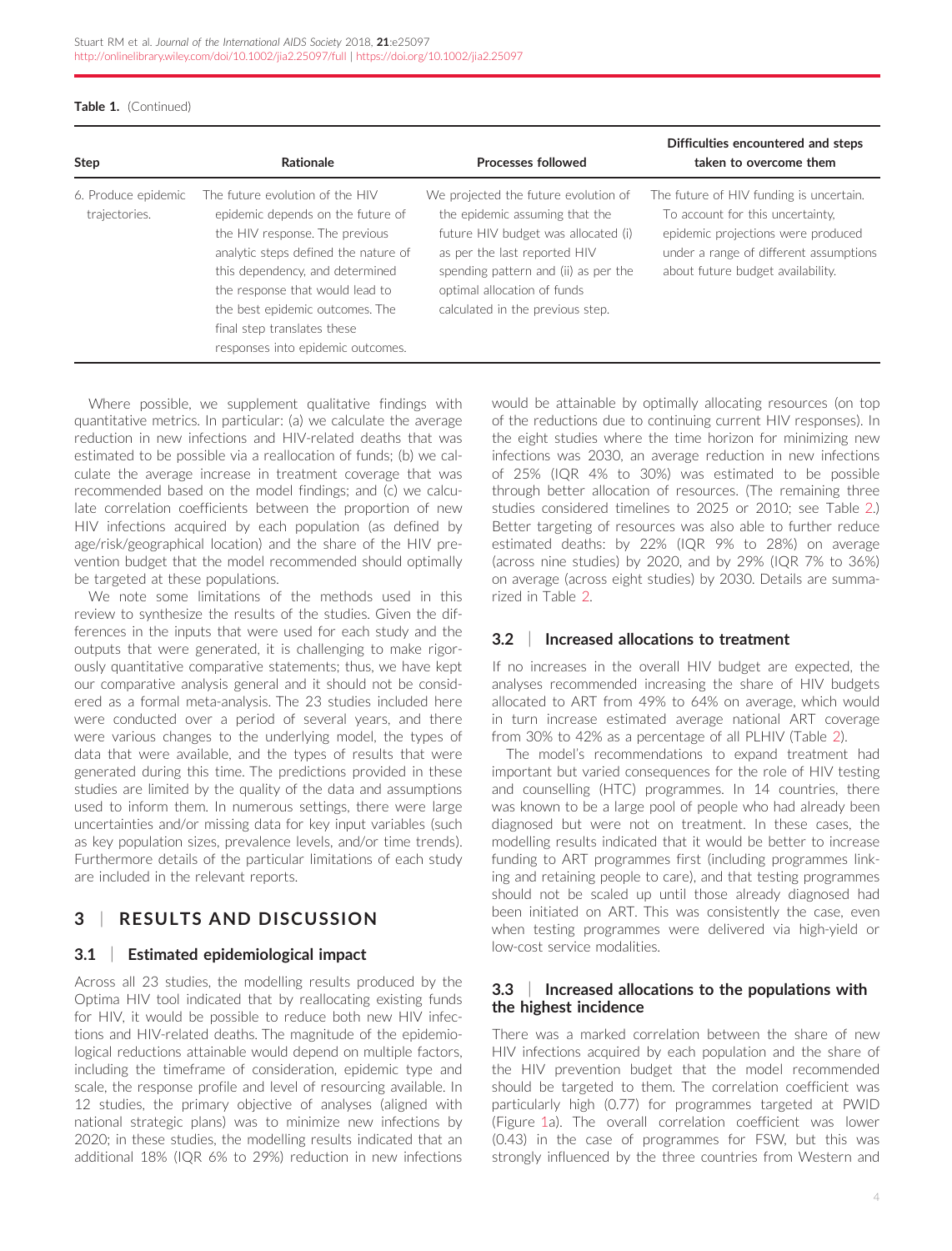<span id="page-4-0"></span>

| Key data        |                                         |              |                    |                                    |                          |                       | Optimization results under the current budget                                                                                                            |                                            |                                        |                                            | NSP targets <sup>a</sup><br>required for<br>Funding     |
|-----------------|-----------------------------------------|--------------|--------------------|------------------------------------|--------------------------|-----------------------|----------------------------------------------------------------------------------------------------------------------------------------------------------|--------------------------------------------|----------------------------------------|--------------------------------------------|---------------------------------------------------------|
| Country         | $Year^b$                                | Epidemic     | PLHIV <sup>b</sup> | coverage<br>PLHIV)<br>(% of<br>ART | <b>Budget</b><br>(US\$m) | <b>PLHIV</b><br>US\$/ | Programme priority areas                                                                                                                                 | coverage (%<br>of PLHIV)<br>Optimal<br>ART | reduction in<br>infections<br>$\aleph$ | reduction<br>deaths<br>$\cong$<br>$\aleph$ | current budget<br>as a % of<br>required<br><b>Funds</b> |
| Armenia         | Eastern Europe and Central Asia<br>2013 | Concentrated | 3600               | 65%                                | 45                       | 1259                  | 1 Scale-up ART, OST, programmes<br>- Maintain PMTCT, programmes<br>↓ Scale-down GP programmes<br>for prisoners & PWID<br>for PWID & FSW                  | 94%                                        | 17% <sup>c</sup>                       | 29%c                                       | 265%                                                    |
| <b>Belarus</b>  | 2013                                    | Concentrated | 35,000             | 32%                                | 20.5                     | 586                   | 1 Scale-up ART, OST, programmes<br>- Maintain PMTCT, programmes<br>↓ Scale-down GP programmes<br>for FSW & MSM<br>(SBCC, HTC)<br>(SBCC, HTC)<br>for PWID | 46%                                        | 7% <sup>C</sup>                        | 25%c                                       | 125%                                                    |
| <b>Bulgaria</b> | 2014                                    | Concentrated | 6000               | 21%                                | $\frac{8}{6}$            | 1437                  | Maintain ART, programmes for<br>1 Scale-up OST, programmes for<br>↓ Scale-down GP programmes<br>PWID, MSM & prisoners<br>FSW                             | 21%                                        | 21% <sup>d</sup>                       | 7%d                                        | 264%                                                    |
| Georgia         | 2014                                    | Concentrated | 8900               | 32%                                | $14.7$                   | 1657                  | Maintain programmes for PVVID<br>↓ Scale-down GP programmes<br>1 Scale-up ART, HTC for KPs,<br>programmes for MSM<br>& FSW, OST (60%)<br>(SCCC, HTS)     | 59%                                        | $16\%^{\rm d}$                         | 36% <sup>d</sup>                           | 140%                                                    |
| Kazakhstan      | 2013                                    | Concentrated | 23,000             | 22%                                | 34.0                     | 1478                  | 1 Scale-up ART, HTC, programmes<br>Maintain PMTCT, programmes<br>V Scale-down GP programmes<br>for PWID & MSM<br>(SBCC, HTC)<br>for FSW<br>(HTC)         | 30%                                        | 6% <sup>c</sup>                        | 22%c                                       | 137%                                                    |

Table 2. Summary of results from 23 allocative efficiency studies

Table 2. Summary of results from 23 allocative efficiency studies

5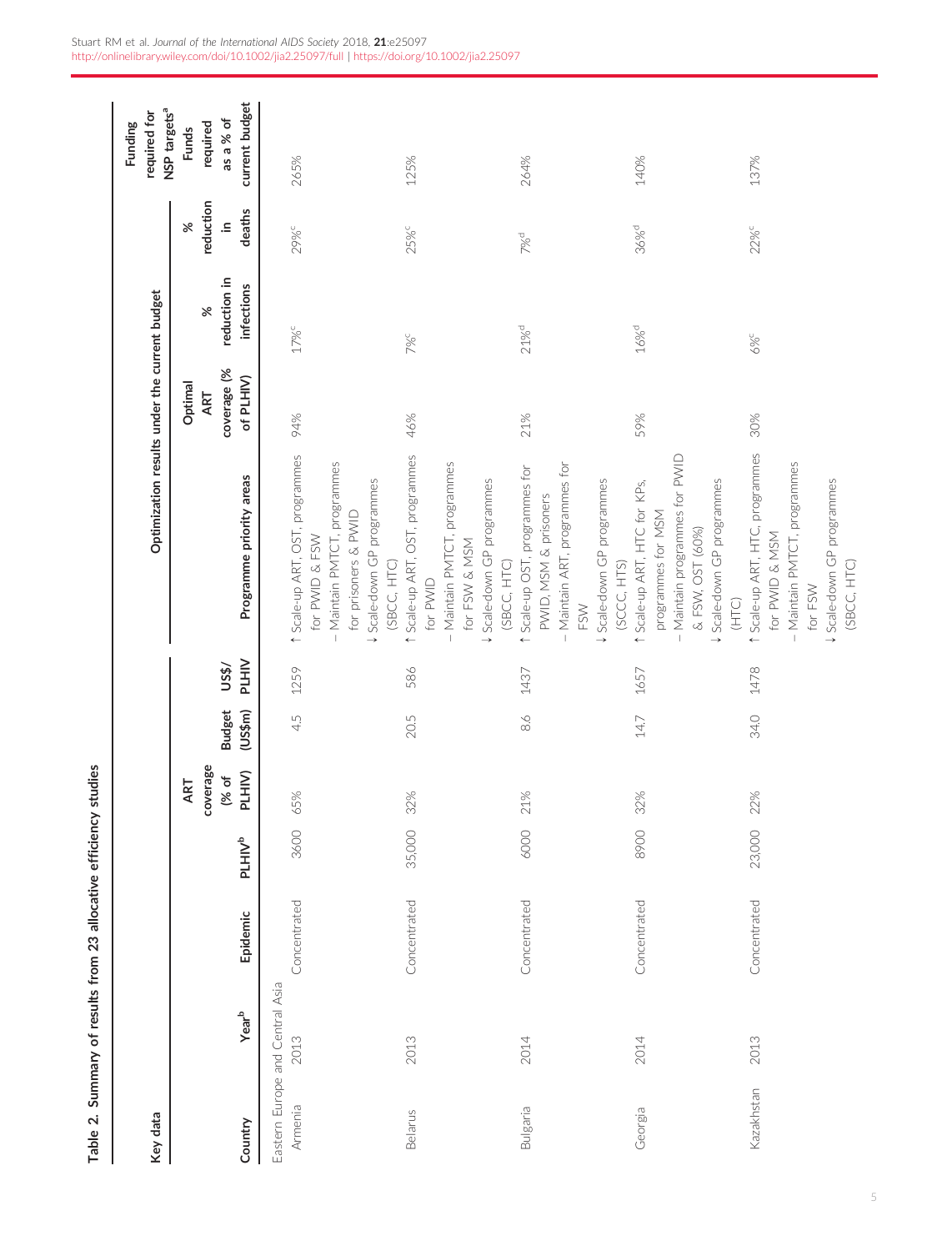| Key data           |                                         |              |                    |                                    |                          |                       | Optimization results under the current budget                                                                                                     |                                            |                                        |                                             | NSP targets <sup>a</sup><br>required for<br>Funding     |
|--------------------|-----------------------------------------|--------------|--------------------|------------------------------------|--------------------------|-----------------------|---------------------------------------------------------------------------------------------------------------------------------------------------|--------------------------------------------|----------------------------------------|---------------------------------------------|---------------------------------------------------------|
| Country            | Year <sup>b</sup>                       | Epidemic     | PLHIV <sup>b</sup> | coverage<br>PLHIV)<br>(% of<br>ART | <b>Budget</b><br>(US\$m) | <b>PLHIV</b><br>US\$/ | Programme priority areas                                                                                                                          | coverage (%<br>of PLHIV)<br>Optimal<br>ART | reduction in<br>infections<br>$\aleph$ | reduction<br>deaths<br>$\equiv$<br>$\aleph$ | current budget<br>as a % of<br>required<br><b>Funds</b> |
| Republic<br>Kyrgyz | 2013                                    | Concentrated | 7500               | 3%                                 | 16.0                     | 2130                  | 1 Scale-up ART, HTC, programmes<br>- Maintain PMTCT, OST,<br>programmes for FSW<br>for PWID & MSM                                                 | 41%                                        | 28% <sup>c</sup>                       | 53% <sup>c</sup>                            | 190%                                                    |
| Macedonia          | 2013                                    | Concentrated | 900                | 22%                                | 6.5                      | 7209                  | - Maintain programmes for PVVID<br>↓ Scale-down GP programmes<br>1 Scale-up ART, HTS for KPs,<br>programmes for MSM<br>(NSP, OST) & FSW<br>(SBCC) | 63%                                        | 85% <sup>d</sup>                       | 87% <sup>d</sup>                            | 100%                                                    |
| Moldova            | 2013                                    | Concentrated | 15,000             | 24%                                | $\frac{8}{2}$            | 51                    | 1 Scale-up ART, programmes for<br><b>\$</b> Scale-down GP programmes<br>FSW, PWID & MSM<br>Maintain PMTCT<br>(condoms, HTC)                       | 38%                                        | 20% <sup>c</sup>                       | 16% <sup>c</sup>                            | 233%                                                    |
| Tajikistan         | 2013                                    | Concentrated | 15,000             | 10%                                | $14.1\,$                 | 940                   | ↓Scale-down Youth, community<br>- Maintain HTC, PMTCT<br>1 Scale-up ART, all KP<br>mobilization, SBCC<br>programmes                               | 15%                                        | 5%                                     | Not incl.                                   | Not incl.                                               |
| Ukraine            | 2013                                    | Concentrated | 210,000            | 30%                                | 85.2                     | 406                   | 1 Scale-up ART, lab monitoring<br>- Maintain all KP programmes,<br>↓ Scale-down GP programmes<br>PMTCT<br>(HTC)                                   | 41%                                        | 3%c                                    | 9%                                          | Not incl.                                               |
| Uzbekistan         | $2011$ to<br>2012                       | Concentrated | 42,000             | 16%                                | 21.1                     | 502                   | \$ Scale-down youth programmes<br>- Maintain all other prevention<br>↑ Scale-up ART, HTC                                                          | 17%                                        | 44% <sup>c</sup>                       | Not incl.                                   | Not incl.                                               |
| Argentina          | Latin America and the Caribbean<br>2012 | Concentrated | 100,000            | 41%                                | 501.9                    | 5020                  | - Maintain response                                                                                                                               | 41%                                        | $O\%$ <sup>d</sup>                     | $O\%^d$                                     | Not incl.                                               |

Table 2. (Continued)

Table 2. (Continued)

6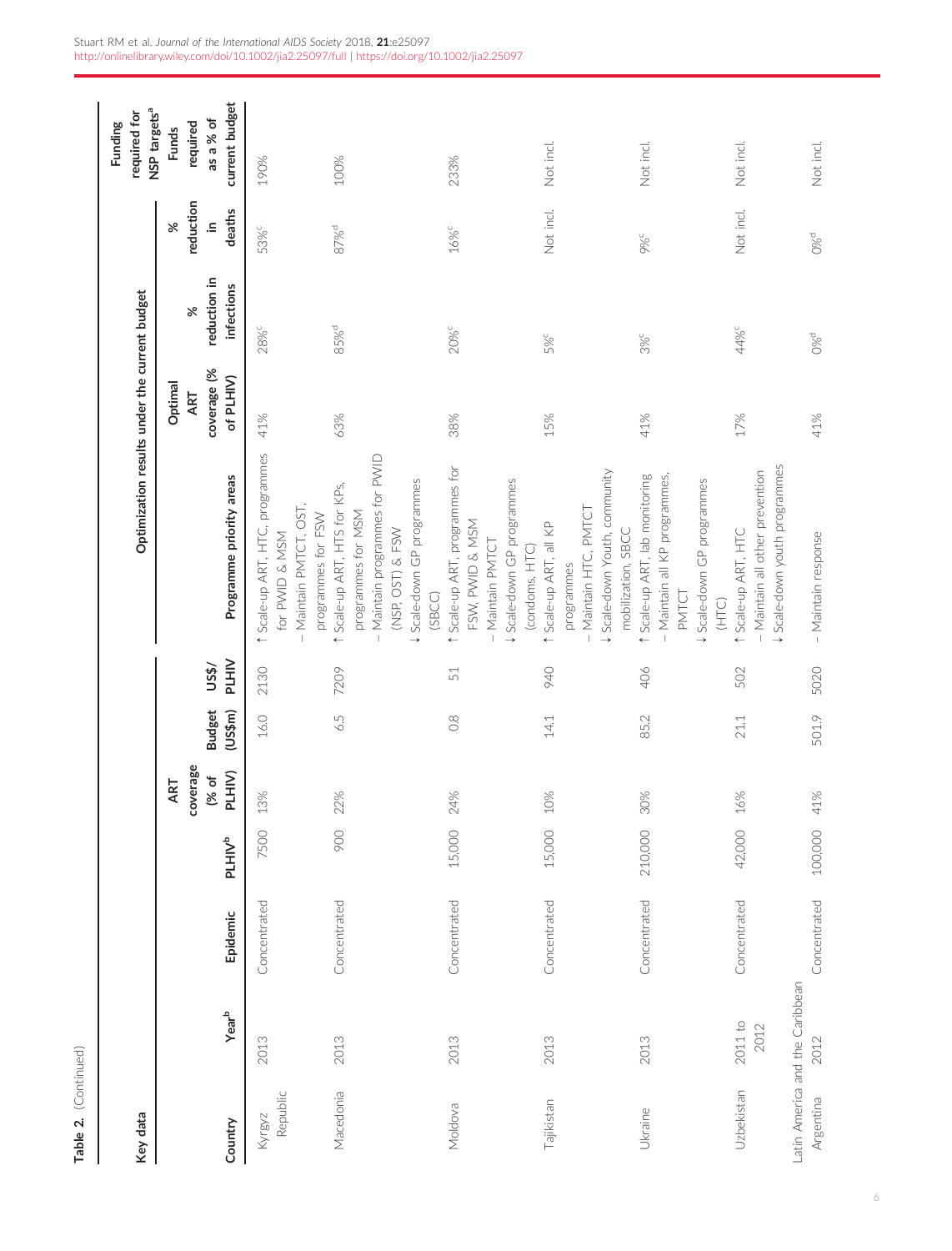| Key data                                 |          |              |                    |                                    |                          |                       | Optimization results under the current budget                                                                        |                                            |                                        |                                        | required for<br>Funding                                                             |
|------------------------------------------|----------|--------------|--------------------|------------------------------------|--------------------------|-----------------------|----------------------------------------------------------------------------------------------------------------------|--------------------------------------------|----------------------------------------|----------------------------------------|-------------------------------------------------------------------------------------|
| Country                                  | $Year^b$ | Epidemic     | PLHIV <sup>b</sup> | coverage<br>PLHIV)<br>(% of<br>ART | (US\$m)<br><b>Budget</b> | <b>PLHIV</b><br>US\$/ | Programme priority areas                                                                                             | coverage (%<br>of PLHIV)<br>Optimal<br>ART | reduction in<br>infections<br>$\aleph$ | reduction<br>deaths<br>ءِ.<br>$\aleph$ | current budget<br>NSP targets <sup>a</sup><br>as a % of<br>required<br><b>Funds</b> |
| Colombia                                 | 2012     | Concentrated | 130,000            | 45%                                | 60.0                     | 545                   | 1 Scale-up ART, programmes for<br>Scale-down GP programmes<br>MSM & homeless<br>(HTC)<br>$\rightarrow$               | 53%                                        | 28% <sup>d</sup>                       | 24% <sup>d</sup>                       | Not incl.                                                                           |
| Mexico                                   | 2011     | Concentrated | 170,000            | 52%                                | 432.4                    | 2298.5                | - Maintain PMTCT<br>1 Scale-up ART                                                                                   | 56%                                        | 4% <sup>d</sup>                        | 7%d                                    | 125%                                                                                |
| Peru                                     | 2014     | Concentrated | 88,000             | 57%                                | 91.8                     | 1044                  | ↓ Scale-down GP programmes<br>↓ Scale-down GP programmes<br>(condoms, SBCC, HTC)<br>Maintain PMTCT<br>1 Scale-up ART | 57%                                        | $38%$ <sup>d</sup>                     | $33%$ <sup>d</sup>                     | Not incl.                                                                           |
| Sub-Saharan Africa<br>Zambia             | 2012     | Mixed        | 1,100,000          | 55%                                | 284.2                    | 258                   | 1 Scale-up ART, programmes for<br>↓ Scale-down HTC, GP<br>Maintain PMTCT<br>programmes<br>FSW                        | 60%                                        | 5%d                                    | 36% <sup>d</sup>                       | 133%                                                                                |
| East Asia and the Pacific<br>Indonesia   | 2012     | Mixed        | 590,000            | 9%                                 | 87.0                     | 147                   | 1 Scale-up OST, programmes for<br>↓ Scale-down GP programmes<br>(condoms, SBCC, HTC)<br>PWID, MSM, FSW               | Not incl. <sup>e</sup>                     | 5%c                                    | 2%c                                    | Not incl.                                                                           |
| Vietnam                                  | 2012     | Concentrated | 250,000            | Not incl.                          | 136.1                    | 544                   | 1 Scale-up HTC, programmes for<br>↓ Scale-down GP programmes,<br>NSP, OST, STI programmes<br>FSW, MSM                | Not incl. <sup>e</sup>                     | $16%^{f}$                              | $1\%^\dagger$                          | Not incl.                                                                           |
| West and Central Africa<br>Cote d'Ivoire | 2013     | Mixed        | 470,000            | 29%                                | 106.0                    | 226                   | ↓ Scale-down GP programmes<br>1 Scale-up ART, HTC, FSW<br>(condoms, HTC)<br>programmes                               | 32%                                        | 5%c                                    | 6%°                                    | 283%                                                                                |

Table 2. (Continued)

Table 2. (Continued)

7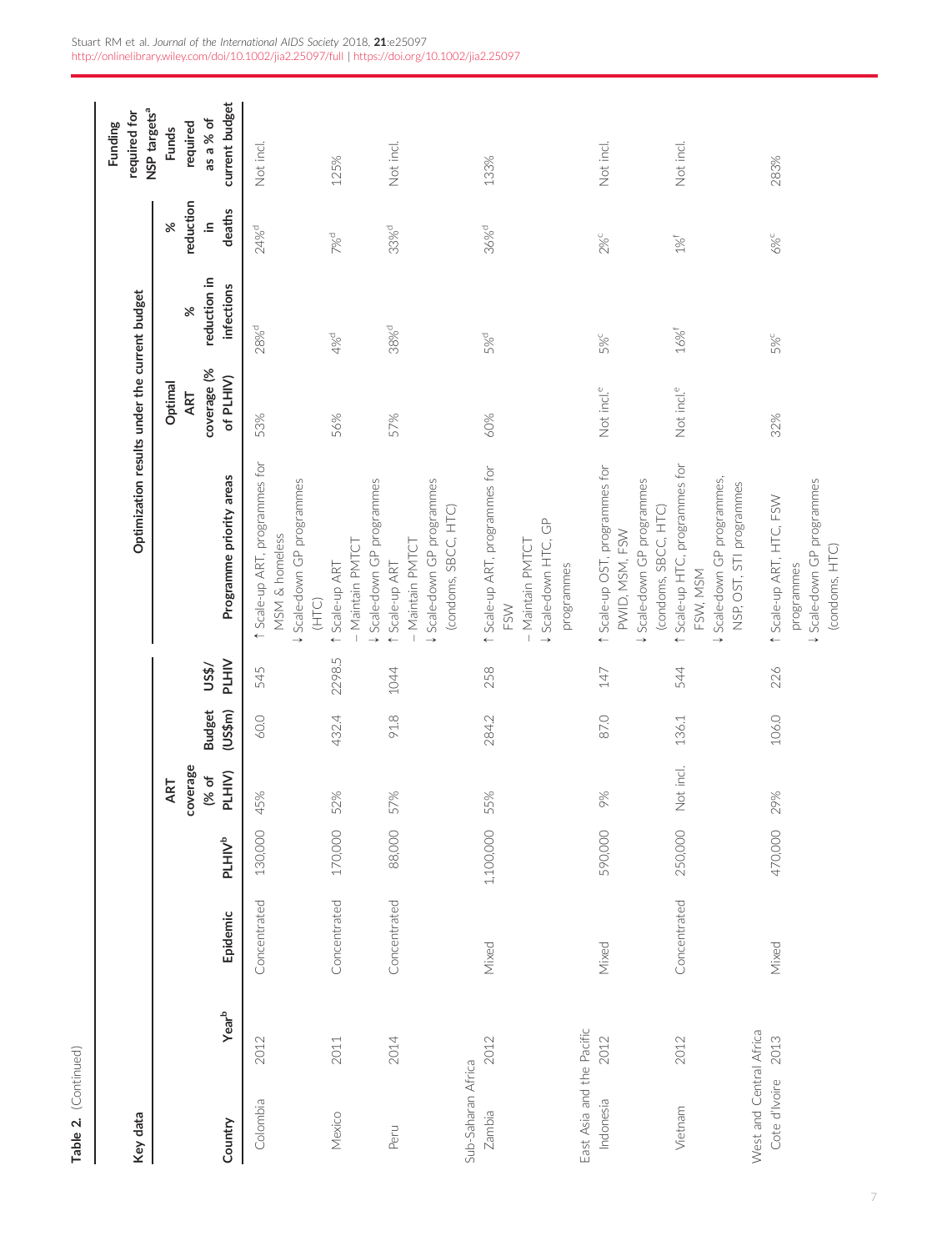| Key data |                                                                                                                                                                                                                                         |              |                    |                                    |                          |                       | Optimization results under the current budget                                                                                                                                                                                                                                                                                                                                                                                                                                                                                                                                                                                                                                                                                                                                                                                                                                                                                                                                                                                                                                                                                                                                                                                                                                                                                                                                            |                                            |                                  |                                        | NSP targets <sup>a</sup><br>required for<br>Funding     |
|----------|-----------------------------------------------------------------------------------------------------------------------------------------------------------------------------------------------------------------------------------------|--------------|--------------------|------------------------------------|--------------------------|-----------------------|------------------------------------------------------------------------------------------------------------------------------------------------------------------------------------------------------------------------------------------------------------------------------------------------------------------------------------------------------------------------------------------------------------------------------------------------------------------------------------------------------------------------------------------------------------------------------------------------------------------------------------------------------------------------------------------------------------------------------------------------------------------------------------------------------------------------------------------------------------------------------------------------------------------------------------------------------------------------------------------------------------------------------------------------------------------------------------------------------------------------------------------------------------------------------------------------------------------------------------------------------------------------------------------------------------------------------------------------------------------------------------------|--------------------------------------------|----------------------------------|----------------------------------------|---------------------------------------------------------|
| Country  | $Year^b$                                                                                                                                                                                                                                | Epidemic     | PLHIV <sup>b</sup> | coverage<br>PLHIV)<br>(% of<br>ART | <b>Budget</b><br>(US\$m) | <b>PLHIV</b><br>US\$/ | Programme priority areas                                                                                                                                                                                                                                                                                                                                                                                                                                                                                                                                                                                                                                                                                                                                                                                                                                                                                                                                                                                                                                                                                                                                                                                                                                                                                                                                                                 | coverage (%<br>of PLHIV)<br>Optimal<br>ART | reduction in<br>infections<br>৯ৎ | reduction<br>deaths<br>$\aleph$<br>≘.  | current budget<br>as a % of<br>required<br><b>Funds</b> |
| Niger    | 2012                                                                                                                                                                                                                                    | Concentrated | 54,000             | 24%                                | 16.1                     | 298                   | prisoners, migrants, MSM, mine<br>workers, truckers, OVC, PEP<br>Scale-up ART, PMTCT, FSW<br>Maintain programmes for<br>programmes                                                                                                                                                                                                                                                                                                                                                                                                                                                                                                                                                                                                                                                                                                                                                                                                                                                                                                                                                                                                                                                                                                                                                                                                                                                       | 43%                                        | 30% <sup>g</sup>                 | 19%8                                   | Not incl.                                               |
| Senegal  | 2013                                                                                                                                                                                                                                    | Concentrated | 48,000             | 33%                                | 24.3                     | 505                   | ↓ Scale-down GP programmes<br>\$ Scale-down GP programmes<br>programmes for FSW & MSM<br>↑ Scale-up ART, PMTCT,<br>(HTC, SBCC)                                                                                                                                                                                                                                                                                                                                                                                                                                                                                                                                                                                                                                                                                                                                                                                                                                                                                                                                                                                                                                                                                                                                                                                                                                                           | 50%                                        | 31% <sup>c</sup>                 | 28%c                                   | Not incl.                                               |
| Sudan    | 2013                                                                                                                                                                                                                                    | Concentrated | 56,000             | 6%                                 | 12.3                     | 220                   | 1 Scale-up ART, programmes for<br>Scale-down GP programmes<br>FSW & clients & MSM                                                                                                                                                                                                                                                                                                                                                                                                                                                                                                                                                                                                                                                                                                                                                                                                                                                                                                                                                                                                                                                                                                                                                                                                                                                                                                        | 12%                                        | 36% <sup>c</sup>                 | Not incl.                              | 134%                                                    |
| Togo     | 2014                                                                                                                                                                                                                                    | Mixed        | 110,000            | 31%                                | 201                      | 183                   | Maintain response                                                                                                                                                                                                                                                                                                                                                                                                                                                                                                                                                                                                                                                                                                                                                                                                                                                                                                                                                                                                                                                                                                                                                                                                                                                                                                                                                                        | 31%                                        | O%                               | 0%8                                    | 155%                                                    |
| Averages |                                                                                                                                                                                                                                         |              |                    | 30%                                |                          | 1285                  |                                                                                                                                                                                                                                                                                                                                                                                                                                                                                                                                                                                                                                                                                                                                                                                                                                                                                                                                                                                                                                                                                                                                                                                                                                                                                                                                                                                          | 42%                                        | 25% to 2030<br>18% to 2020       | $29\%$ to<br>2020<br>2030<br>$22\%$ to | 176%                                                    |
|          | viral load; PEP, post-exposure prophylaxis; Not incl., indicator not requested for this study.<br>did not estimate optimal coverage levels for these two countries.<br>ART, antiretroviral therapy; OST, opiate substitution therapy; I |              |                    |                                    |                          |                       | PWID, people who inject drugs; FSW, female sex workers; PMTCT, prevention of mother-to-child transmission; MSM, men who<br><sup>e</sup> In Vietnam, and Indonesia, ART was not considered as part of the pool of funding available for reallocation but rather as required resources earmarked as an essential expense. Therefore, we<br>have sex with men; GP, general population; SBCC, social and behaviour change communication; HTC, HIV testing and counselling; OVC, orphans and vulnerable children; KP, key population; VL.<br><sup>b</sup> Year for which latest National AIDS Spending Accounts were available at the time study was conducted, and estimate of the number of PLHIV in that year as published in the country reports.<br>Percentage increase over the total expenditure at the last NASA that would be required to meet the National Strategic Plan (NSP) targets, assuming that funds were optimally allocated.<br>"Percentage reduction in cumulative infections/deaths over the years until 2020 that could be obtained via optimally allocating resources.<br><sup>d</sup> Percentage reduction in cumulative infections/deaths over the years until 2030 that could be obtained via optimally allocating resources.<br>Percentage reduction in cumulative infections/deaths over 2006 to 2010 that could be obtained via optimally allocating resources. |                                            |                                  |                                        |                                                         |
|          |                                                                                                                                                                                                                                         |              |                    |                                    |                          |                       | <sup>8</sup> Percentage reduction in cumulative infections/deaths over the years until 2025 that could be obtained via optimally allocating resources.                                                                                                                                                                                                                                                                                                                                                                                                                                                                                                                                                                                                                                                                                                                                                                                                                                                                                                                                                                                                                                                                                                                                                                                                                                   |                                            |                                  |                                        |                                                         |

Table 2. (Continued)

Table 2. (Continued)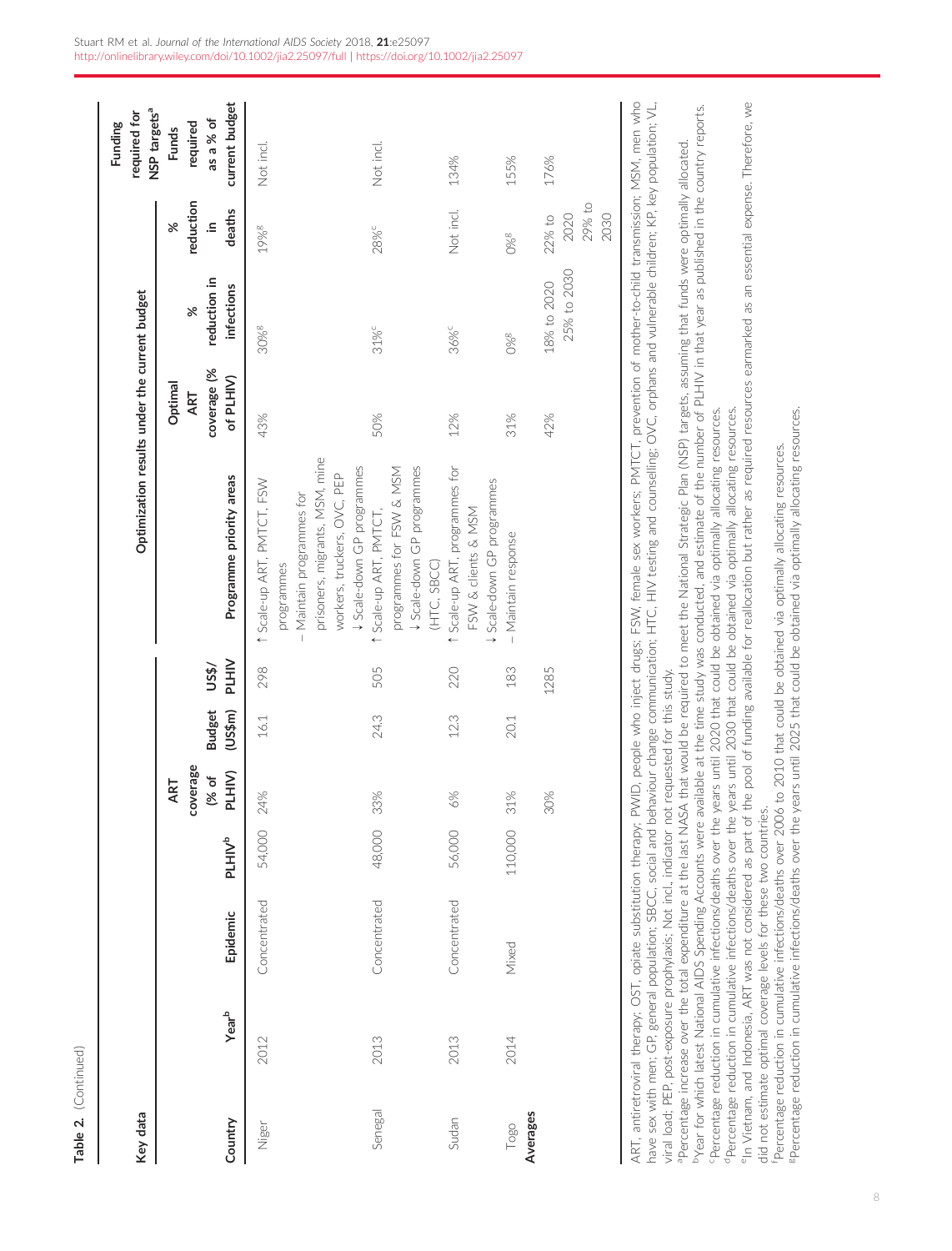<span id="page-8-0"></span>

Figure 1. The relationship between the share of infections in a particular population/district, and the share of the HIV budget for prevention programmes. Results pertain to the year for which latest National AIDS Spending Accounts were available at the time study was conducted – these years are presented in Table [2](#page-4-0). The share of infections by sub-population was not available for Peru, Mexico, Colombia, Argentina, Tajikistan or Ukraine. (a) PWID across 17 countries, (b) FSW across 17 countries, (c) MSM across 17 countries.

Central Africa in which rates of indirect sex work amongst the general female population are high, so programmes targeted to the general female population are likely to be effective proxies. After removing these countries, we found a correlation coefficient of 0.88 (Figure 1b). However, we found that the correlation coefficient was lower for programmes targeted at MSM (0.20; Figure 1c).

Almost all countries experience geographical variation in both the severity of the HIV epidemic and in the costs of delivering the HIV response. Often – especially in concentrated epidemics – there is significant overlap between the geographical distribution of the HIV epidemic and the geographical distribution of the key affected populations, and as a result it may be possible to ensure that the HIV response is targeted at the right places simply by targeting the key populations, where such populations can be safely found and supported with programmes. However, in areas where there is significant stigma and discrimination or where some key population behaviour is illegal, geographic targeting as a proxy for key population targeting might be needed in order to ensure the safety of programme staff and the key populations themselves. When considering mixed and generalized epidemics, the geographical distribution of the HIV epidemic among the general population must also be taken into account.

### 3.4 | Targeting the right delivery approaches to maximize coverage

The question of how best to target the HIV response to the appropriate populations and geographic areas is crucial, but it must be considered alongside the equally important question of how to deliver these HIV services at the highest possible quality and the lowest feasible cost in ways that will reach a wide variety of the intended populations. In general, information on the heterogeneity of the costs and the impact of delivering HIV services both within and across countries is scarce, and information on the determinants of this variation is even scarcer. Across all 23 studies, significant attention was given to the question of how the overall HIV response could be improved by lowering costs while maintaining or improving service delivery quality and modality to ensure the highest coverage. In general, the recommendation was for countries to rigorously review the costs of delivering their HIV responses with a focus on both the unit costs of delivering core HIV services and on the costs associated with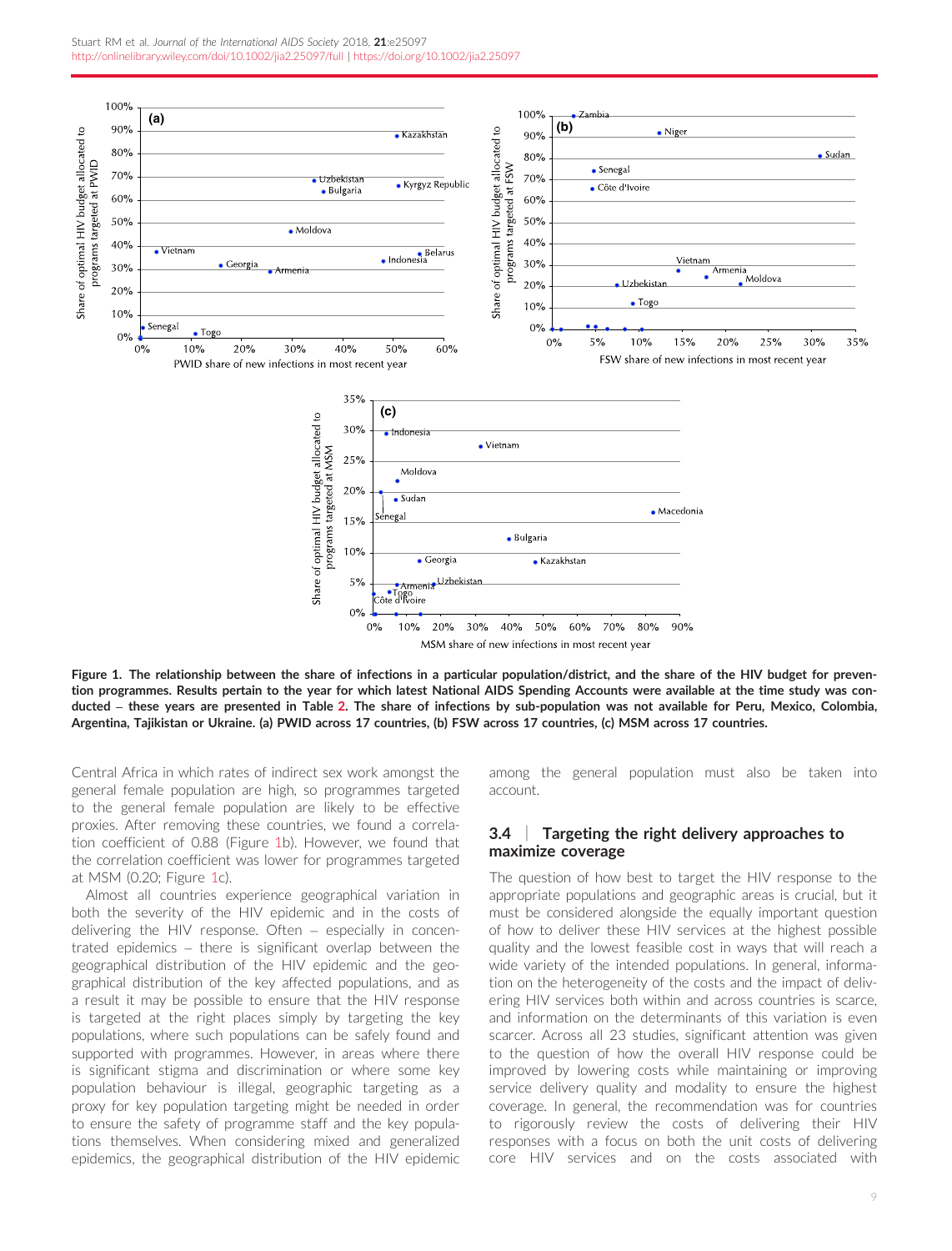<span id="page-9-0"></span>management, human resources, administration, enablers, support and synergies.

With regard to unit costs of service delivery, we found large heterogeneities both between countries and within countries. Across the 11 studies completed in the Eastern Europe & Central Asia region, there was significant variation in the unit costs of ART, FSW programmes, MSM programmes, opiate substitution therapy programmes, and needle-syringe programmes [\[45](#page-11-0)]. A separate study found large variation in the unit costs of delivering needle-syringe programmes, opiate substitution therapy, and ART across 52 sites in three oblasts in Ukraine [[46\]](#page-11-0). It can be difficult to distinguish intrinsic heterogeneity from inefficiency, but benchmarking exercises are the first step in identifying potential mechanisms for streamlined service delivery.

It is also difficult to make a cross-country comparison of expenditure on management and other supporting programmes, as methods for accounting for these costs vary significantly across countries and not all costs were included in all studies. It was not within the scope of these studies to identify ways for strategic purchasing (or commissioning) for reducing cost components of HIV responses, but many of the stakeholders involved in the studies indicated that cost reductions were desired and potentially feasible.

### 3.5 | The optimal programme mix varies by resource availability

In 16 of the 23 studies, the optimal distribution of the total HIV budget under different funding constraints was estimated. Across these studies, it was found that when very little money is available, the optimal strategy is to focus on funding fewer programmes in order to take advantage of economies of scale, rather than continuing to fund the full mix of programmes at lower levels. As more resources become available, the next most cost-effective programmes should be introduced and then scaled up. This was consistently the case across all 16 studies that contained this analysis (Table [2](#page-4-0)), and has been explored in greater detail in a separate publication [[47\]](#page-11-0).

### 3.6 | More resources are required to achieve national targets

In 13 of the 23 studies, the minimal level of investment required to achieve the epidemiological targets described in the country's national strategic plan was estimated. In all but one case (Macedonia), the amount being invested in the HIV response at the time that the study was conducted was estimated to be insufficient. The modelling results indicated that budget increases up to 185% would be required to attain the targets within the strategic plan timeframes (Table [2](#page-4-0)). This is consistent with estimates published elsewhere of the resources required to achieve global HIV targets [\[48](#page-11-0)]. Note that these resource estimates pertain to the targets contained in the national strategic plan that was in place at the time that the study was conducted, which may since have changed. A detailed description of the particular targets is contained in each of the reports.

Knowledge of the funding environment and the likely amount of resources that will be made available for HIV is an essential component of planning an effective HIV response.



Figure 2. Allocations of HIV budgets prior to Optima HIV study (left bars), the mathematically optimal allocation recommended by the Optima HIV analysis (middle bars) and the allocation that was adopted by the country after the budgeting process was complete (right bars). (a) Sudan (b) Belarus. Note that in Sudan, the total budget envelope was decreased from US\$12.3 m to US\$9.9 m.

The majority of countries around the world have set ambitious national targets for HIV reduction, yet have not invested or acquired close to the level of resources for direct HIV programmes necessary to realistically achieve these targets, even if their resources were invested in the best possible mix of programmes. It may be possible to free up more funds for core HIV services by improving the overall technical efficiency of the HIV response – for example, via the integration of HIV services into primary care, or by leveraging regional-level negotiating power to bring down drug procurement costs – but even after exploiting all possible gains from technical and allocative efficiency improvements, it is almost certainly still the case that additional funds will be required [[48](#page-11-0)].

### 3.7 | Adoption of model recommendations

Allocative efficiency studies are most useful when conducted prior to the budget- or target-setting process, so that they can help inform health-related targets and determine the funding envelopes and allocations commensurate with these targets. The studies conducted in Sudan and Belarus represent two examples from the suite of studies considered in this review where the timing meant that the studies' recommendations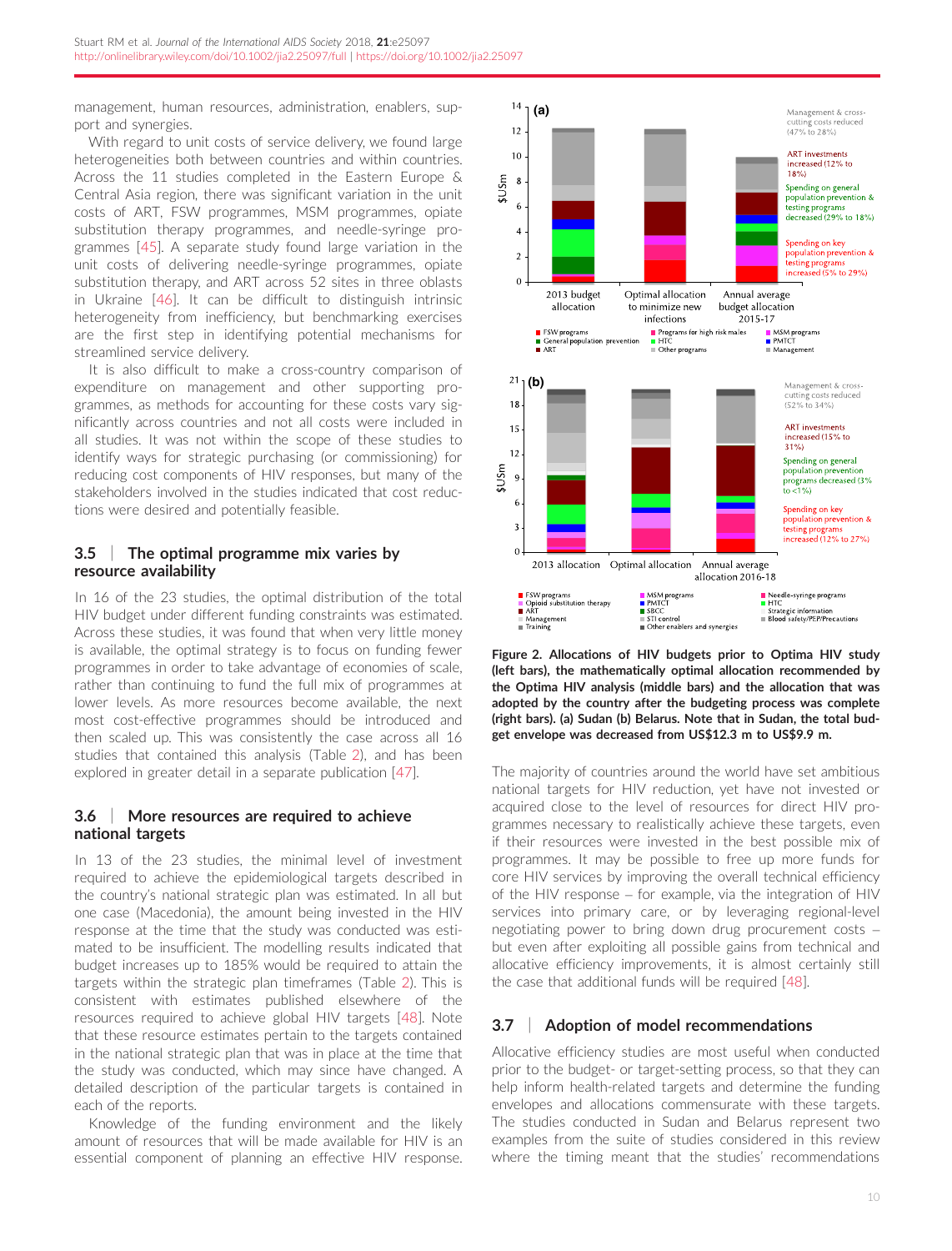<span id="page-10-0"></span>could be taken into account in the budget-setting process, and both countries ultimately shifted their HIV budget allocations closer towards what the optimization analyses recommended (Figure [2](#page-9-0)). Most other countries have used the results of the Optima studies to inform their planning processes, resource allocations or programmatic priorities. We hope to generate evidence of these examples where modelling has been useful to improve disease control strategies.

Analyses such as these are just one step in the process of bringing about optimal resource allocation and maximum health outcomes; the real challenge lies in mobilizing funding and potentially changing the nature or type of programmes that policymakers implement. This can be challenging due to the multitude of funding sources and the large proportion of HIV funding that is dictated by external funding agendas and allocation criteria. Policy recommendations will be most useful when they are accompanied with an operational plan, supplemented with technical support, which sets out a clear pathway and implementation details. Whilst priority setting is a difficult process, it will become increasingly important as countries move toward universal health coverage and will need to make decisions based on objectives, health system users and cost-effectiveness.

# 4 | CONCLUSIONS

Our study collates the findings of 23 country analyses that modelled how to optimally allocate the distribution of funds across HIV programme areas in real-world budget allocation decision-making. According to the results produced in these country studies, it would be possible to achieve substantial (5% to 30%) reductions in infections and deaths through better targeting of existing resources. The findings also underscore the benefits of additional resources targeted towards HIV prevention and care. Having tools such as Optima HIV to assist country decision-makers and their partners has value in improving the HIV planning and budgeting process.

#### AUTHORS ' AFFILIATIONS

<sup>1</sup>Department of Mathematical Sciences, University of Copenhagen, Copenhagen, Denmark; <sup>2</sup>Burnet Institute, Melbourne, VIC, Australia; <sup>3</sup>Institute for Global Health, University College London, London, UK; <sup>4</sup>Clinical Operational Research Unit, Department of Mathematics, University College London, London, UK; 5 Department of Applied Health Research, University College London, London, UK; <sup>6</sup>Department of Global Health and Development, Faculty of Public Health and Policy, London School of Hygiene & Tropical Medicine, London, UK; <sup>7</sup>Institute of Global Health, University of Geneva, Geneva, Switzerland; <sup>8</sup>Institute of Social and Preventive Medicine, University of Bern, Bern, Switzerland; <sup>9</sup>Institute of Mathematical Statistics and Actuarial Science, University of Bern, Bern, Switzerland; <sup>10</sup>Institute of Mathematics, University of Zurich, Zurich, Switzerland; <sup>11</sup>School of Public Health and Preventive Medicine, Monash University, Melbourne, VIC, Australia; <sup>12</sup>School of Physics, University of Sydney, Sydney, NSW, Australia; 13The Kirby Institute, UNSW Sydney, Sydney, NSW, Australia; <sup>14</sup>The World Bank Group, Washington, DC, USA

#### COMPETING INTERESTS

The authors declare no competing interests.

#### AUTHORS ' CONTRIBUTIONS

RMS, LG and DPW wrote the manuscript. Analyses were carried out by HH-B, JS, JP-G, LG, OK, JE, ZB, SLK, IR, DJK, AJS, JP, SAH, KLG, RTG, XFY, RM-H, CJB, NF-H, EM, ZS, NC, RMS and CCK. Guidance was provided by MG, EM, NC and ZS. The Optima HIV software (used to conduct analyses) was primarily developed by CCK, RMS, DJK, AJS, RTG and DPW, with substantial technical inputs from CJB, NF-H, DJW, MG, EM, EM, NC and ZS.

#### ACKNOWLEDGEMENTS

The authors are grateful for the collaborative efforts of the teams who worked on the allocative efficiency studies conducted in all 23 countries discussed in this review. Those activities were conducted separately to this research project but discussions in the country planning activities were valuable in highlighting distinct principles of relevance to other settings globally which created some motivation for this research study. We value the leadership of our country partners in ongoing relationships and Optima modelling activities to guide HIV response planning and decision making in each country.

#### FUNDING

Australian National Health and Medical Research Council; the World Bank. O Keiser was supported by a professorship grant from the Swiss National Science Foundation (grant no 163878). J Panovska-Griffiths was supported by the National Institute for Health Research (NIHR) Collaboration for Leadership in Applied Health Research and Care North Thames at Bart's Health NHS Trust (NIHR CLAHRC North Thames). The views expressed in this article are those of the authors.

#### **REFERENCES**

1. World Health Organization. Public financing for health in Africa: from Abuja to the SDGs. Lancet Glob Health. 2016;4(10):e663.

2. The HIV Modelling Consortium, Allocative efficiency tools & methods to support country HIV programme budget allocation: methods meeting summary report. 2015. 3. Wang H, Wolock TM, Carter A, Nguyen G, Kyu HH, Gakidou E, et al. Estimates of global, regional, and national incidence, prevalence, and mortality of HIV, 1980-2015: the Global Burden of Disease Study 2015. The Lancet HIV. 2016;3(8):e361–87.

4. Dieleman JL, Campbell M, Chapin A, Eldrenkamp E, Fan VY, Haakenstad A, et al. Future and potential spending on health 2015-40: development assistance for health, and government, prepaid private, and out-of-pocket health spending in 184 countries. The Lancet. 2017;389(10083):2005–30.

5. Dieleman J, Campbell M, Chapin A, Eldrenkamp E, Fan VY, Haakenstad A, et al. Evolution and patterns of global health financing 1995-2014: development assistance for health, and government, prepaid private, and out-of-pocket health spending in 184 countries. The Lancet. 2017;389(10083):1981–2004.

6. The Henry J. Kaiser Family Foundation, Financing the Response to HIV in Low- and Middle-Income Countries: International assistance from donor Governments in 2015. 2016.

7. Caunhye AM, Nie X, Pokharel S. Optimization models in emergency logistics: a literature review. Socio-Econ Plann Sci. 2012;46:4–13.

8. Earnshaw SR, Richter A, Sorensen SW, Hoerger TJ, Hicks KA, Engelgau M, et al. Optimal allocation of resources across four interventions for type 2 diabetes. Med Decis Making. 2002;22(5 Suppl):S80–91.

9. Chen MM, Bush JW. Maximizing health system output with political and administrative constraints using mathematical programming. Inquiry. 1976;13 (3):215–27.

10. Tao G, Zhao K, Gift T, Qiu F, Chen G. Using a resource allocation model to guide better local sexually transmitted disease control and prevention programs. Oper Res Health Care 2012;1:23–9.

11. Parker BR. A program selection/resource allocation model for control of Malaria and related parasitic Diseases. Comput Oper Res. 1983;10(4):375–89. 12. Revelle C, Feldmann F, Lynn W. An optimization model of tuberculosis epi-

demiology. Manage Sci. 1969;16(4):B190–211. 13. Feldstein MS, Piot MA, Sundaresan TK. Resource allocation model for pub-

lic health planning. A case study of tuberculosis control. Bull World Health Organ. 1973;48(Suppl):5–110. 14. Heidenberger K. Strategic investment in preventive health care: quantita-

tive modelling for programme selection and resource allocation. OR Spektrum. 1996;18:1–14.

15. Mbah Ndeffo ML, Gilligan CA. Resource allocation for epidemic control in metapopulations. PLoS ONE. 2011;6(9):e24577.

16. Stinnett AA, Paltiel AD. Mathematical programming for the efficient allocation of health care resources. J Health Econ. 1996;15(5):641–53.

17. Flessa S. Where efficiency saves lives: a linear programme for the optimal allocation of health care resources in developing countries. Health Care Manag Sci. 2000;3(3):249–67.